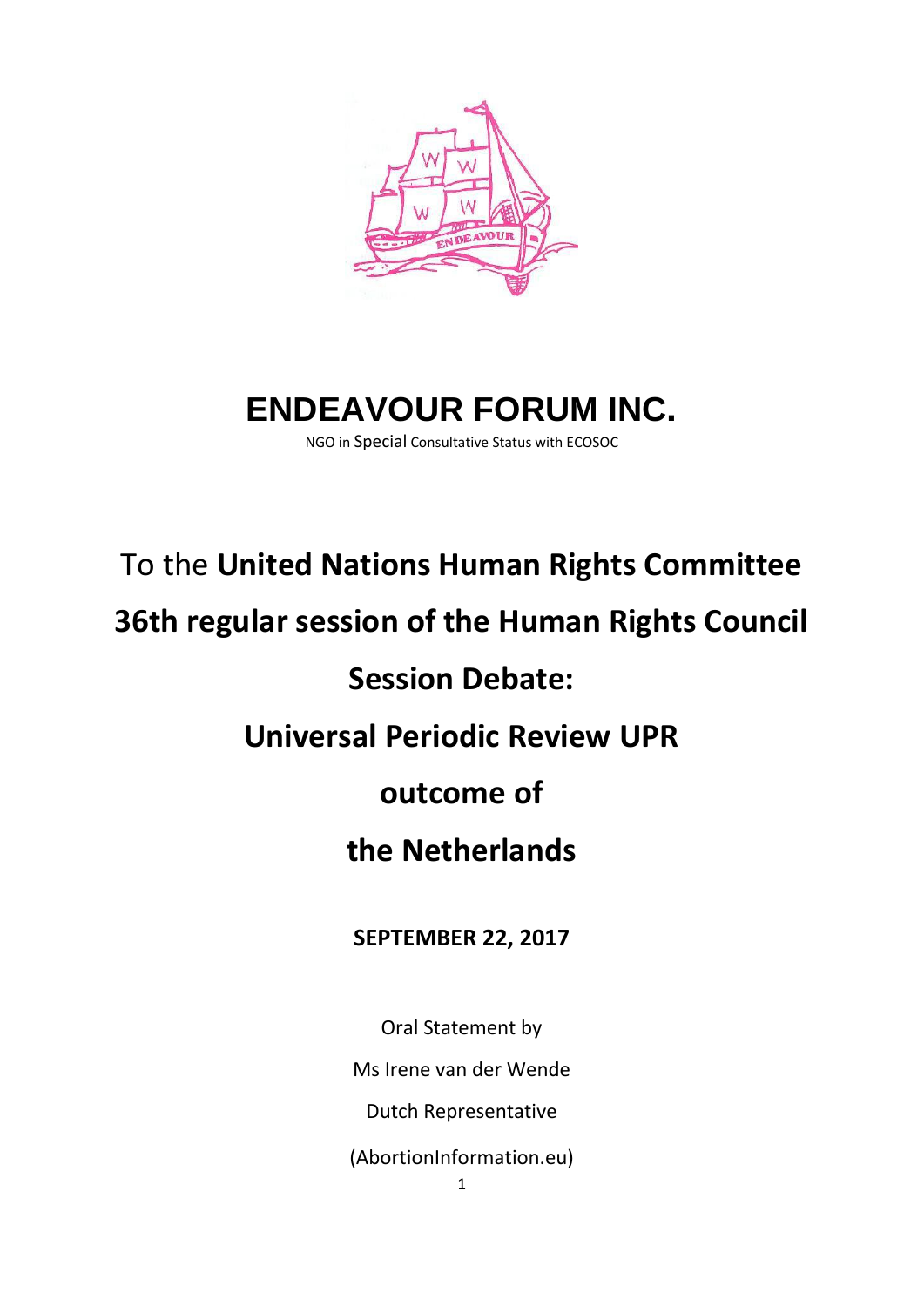#### Mr President,

Non-discrimination is a cross-cutting principle, and the cornerstone of international Human Rights law. (OHCHR.org  $^1$ ). Today's report of the Netherlands boasts human rights, but blindly ignores the rights of babies, based on age. This is not consistent with the approach of this council, singling out a group of people to discriminate against, where babies are violently torn from their mother's womb through abortion, mutilated, arms and legs torn off, tortured, beheaded, or poisoned. Harm is never in the best interest of children. One may not discriminate a group let alone butcher them to death. Should we ever be allowed to decapitate or dismember a child? Save the children.

These extremely vulnerable babies are not objects (to discard), but are subjects (citizens), who should be protected by government. May I stab you in your sleep and get away with it? We hide the fact that induced abortion actually means killing a living human being. Since when is it morally right to kill another human being?

The smear-campaign against babies, pushing the barbaric feminist agenda of killing babies, touts the worst form of child abuse and seeps the very life blood of a nation. I'm a former abortion clinic patient - Irene van der Wende of



1

AbortionInformation.eu - grave secret: I snuffed out my baby's life following rape while she was alive and kicking, cutting her life short in the name of women's rights, as if she was worthless. But this **picture** of an **8 week baby** woke me up to reality... I saw fingers, toes, ribcage, and eyes staring up at me. I thought "what have I done!" Human dismemberment is not a solution to social problems.

We kill our descendants and call it choice, but human rights are not optional. The Netherlands boasts human rights, with the International Criminal Court and Peace Palace, but ignores the fundamental rights of babies, the victims of abortion, allowing them to be torn in pieces and thrown in the bottom of garbage bin, as if worthless. This says nothing about the dignity of babies, but speaks volumes about the adults.

<sup>1</sup> <http://www.ohchr.org/EN/Issues/Pages/WhatareHumanRights.aspx>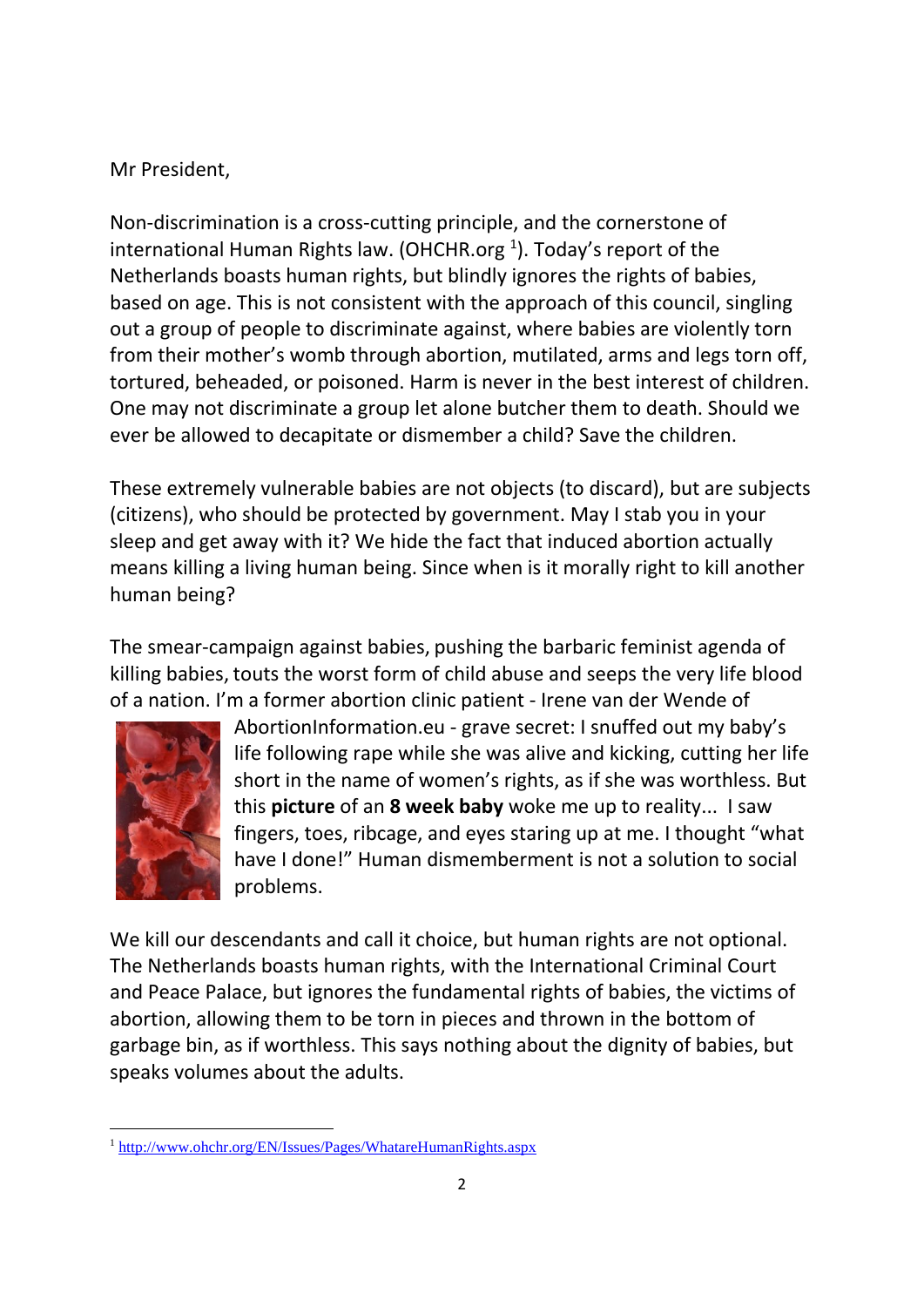The Netherlands ratified the Convention on the Rights of the Child. Article 1 defines a child as "every human being below the age of eighteen years" while the preamble takes into consideration the Declaration of the Rights of the Child treaty of 1957 that children before and after birth were to be protected.

Numerous regional human rights treaties recognize the right to life, including Article 2(1) of the European Convention on Human Rights (ECHR) "Everyone's right to life shall be protected by law."

Article 6 of the International Covenant on Civil and Political Rights (ICCPR) recognizes the individual's "inherent right to life", requiring it to be protected by law, and forbids the death penalty to be used on children and pregnant women.

Furthermore, article 2 of the Charter of Fundamental Rights of the European Union states that everyone has a right to life, and that no one shall be condemned to the death penalty, or executed.

The European Court of Human Rights in the case of *Vo v. France*, 2 acknowledged that with scientific progress a growing consensus is emerging among Member States that the unborn child as part of the human race and worthy of some level of protection.<sup>3</sup>

The Court of Justice of the European Union (CJEU), in *Oliver Brüstle v. Greenpeace e.V.*, answered the question of what is meant by the term "human embryo"<sup>4</sup> when it came to patentability. (Embryo is simply a stage in our lives, like toddler, teenager, adult.)

The Oviedo Convention on Human Rights and Biomedicine also recognizes the human embryo is a "human being [whose interests and welfare] shall prevail over the sole interest of society or science."

Also, article 4.1 of the American Convention on Human Rights states that every person has the right to have his life respected. This right shall be protected by law and, in general, from the moment of conception. No one shall be arbitrarily deprived of his life.

<sup>1</sup> <sup>2</sup> Application No. 53924/00, 8 July 2004.

<sup>3</sup> *Case of Vo v. France*, *op cit.*, at para. 84.

<sup>4</sup> Case C-34/10 http://curia.europa.eu/juris/document/document.jsf?docid=111402&doclang=en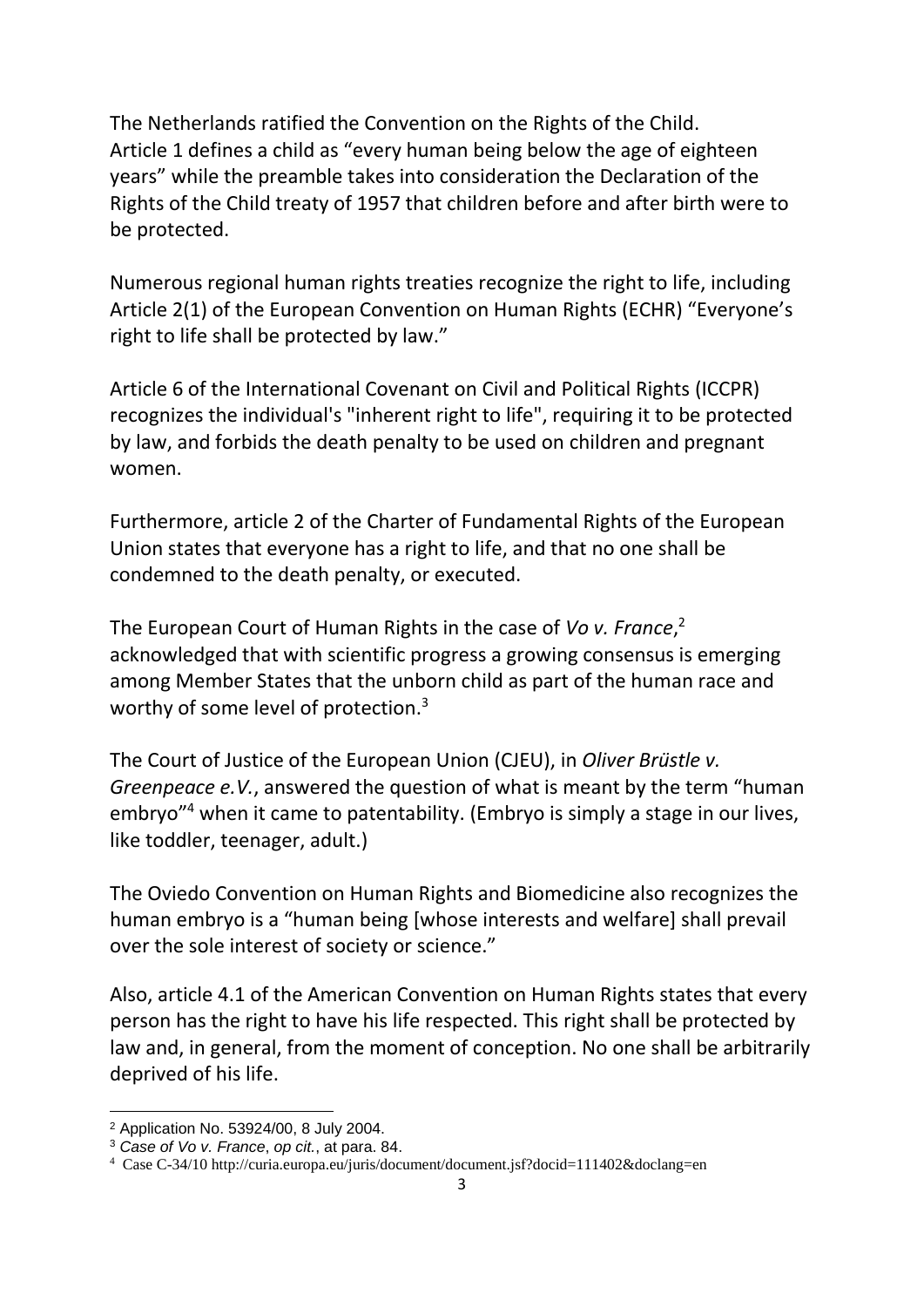Furthermore, article 4 of the African Charter of Human and Peoples' Rights states every human being shall be entitled to respect for his life and the integrity of his person.

Even the Universal Declaration of Human Rights<sup>5</sup> of 1948, article 3, mentions that everyone has the right to life.

Human beings have human rights. Who are we kidding? With the slave trade you were involved in, whipping or branding a slave was never a crime, as they were "property". Likewise now you deprave children of their personal rights, so killing them is not considered a crime. Abortionists kill thousands of babies every day, but no one presses charges. Nazi's talked of "useless eaters", Margaret Sanger of "weeds"… the Aktion T4 is alive and well, as Netherlands helps cull the herd around the world.

In 1881 you started the New Malthusian Union<sup>6</sup>, with secretary Rutgers, moving forward as Rutgers/World Population Foundation … the Dutch arm of International Planned Parenthood IPPF, with Bert van Herk signing off IPPF governance financial statement.

Pandora's box opened 45 years ago with the opening of the first abortion clinic in Arnhem, signing a covenant with death. The gynaecologist of the Dutch royal family, A. Haspels, developed the morning after pill<sup>7</sup>, helped develop the abortion pill, and wrote in 1989 of the anti-progesterone working of mifepriston<sup>8</sup> to end pregnancies.

The Netherlands is however not satisfied with the blood of our own babies, as Rutgers exports killing abroad. Comprehensive sex education strips children of their innocence. Women on Waves, like the slave trade sailing around the world, peddles death by boat around the globe, while their Women on Web website sells pills to kill babies in those countries where abortion is illegal. Also Ploumen with #SheDecides<sup>9</sup> furthers the agenda.

Masquerading as handing out ice-cream, but hiding the cockroaches hidden inside, Netherlands pushes their feminist agenda on other countries, and covers up the reality of what happens to the child. Netherlands needs to

**.** 

<sup>5</sup> http://www.ohchr.org/EN/UDHR/Documents/UDHR\_Translations/eng.pdf

<sup>6</sup> [http://www.lifenews.com/2014/11/12/holland-a-pro-abortion-country-tolerant-on-everything-except-unborn](http://www.lifenews.com/2014/11/12/holland-a-pro-abortion-country-tolerant-on-everything-except-unborn-babies/)[babies/](http://www.lifenews.com/2014/11/12/holland-a-pro-abortion-country-tolerant-on-everything-except-unborn-babies/)

<sup>7</sup> https://www.nrc.nl/nieuws/2012/12/30/gynaecoloog-arie-haspels-overleden-uitvinder-morningafterpila1438595

<sup>8</sup> https://www.ntvg.nl/artikelen/de-antiprogesteronwerking-van-mifepriston/volledig

<sup>9</sup> https://www.government.nl/latest/news/2017/01/28/minister-ploumen-launches-she-decides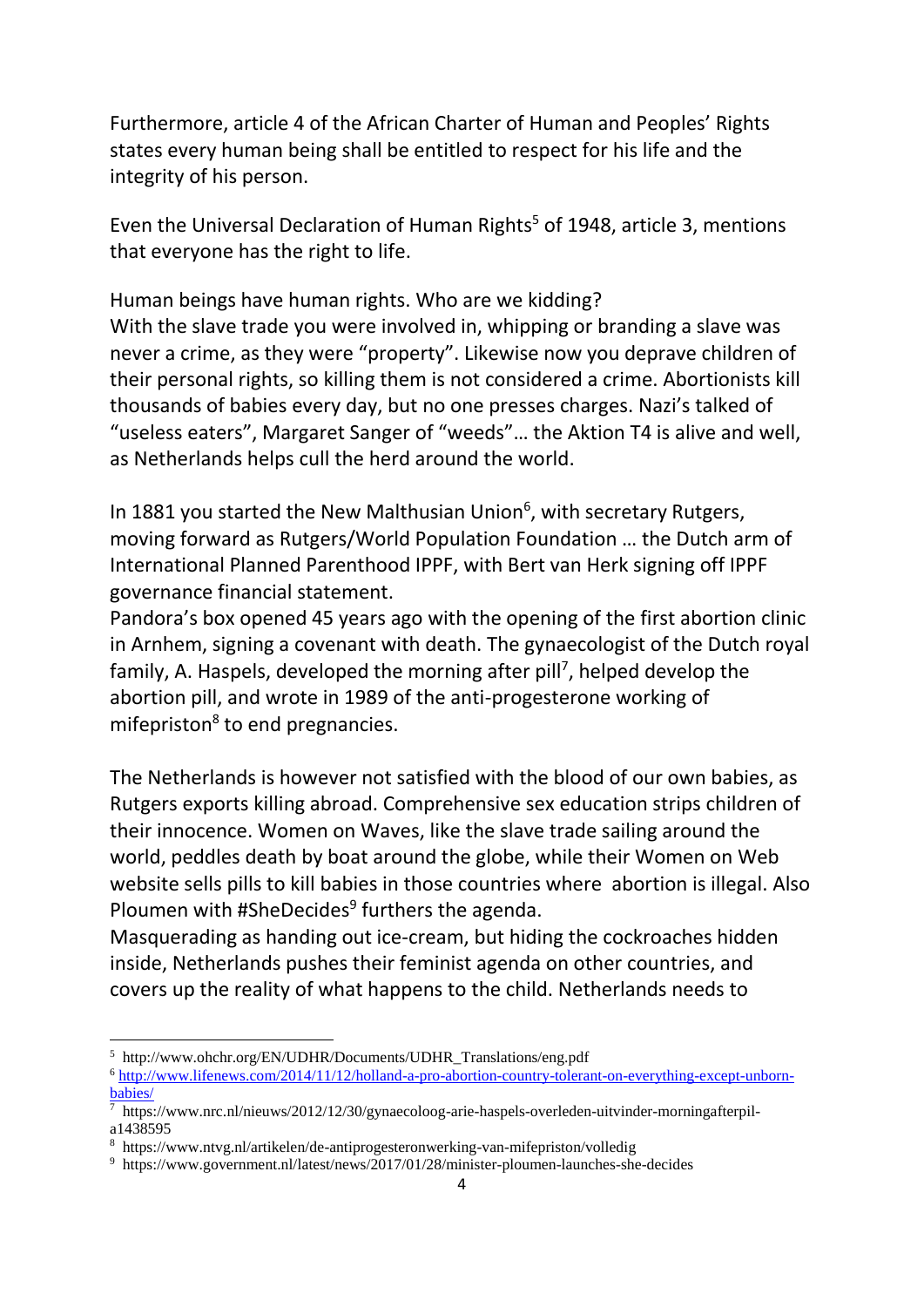respect the sovereignty of countries to determine their own abortion policies. Imagine Bolivia or Argentina forcing their laws on you? Netherlands, you are blind of your own violence against humanity of those who reside in the womb.

You speak with euphemisms, but these are life and death issues.

Like I never at the time thought of how I'd have to explain to my living children that I killed their sister, a time will come when we have to explain this barbaric ritual to our grandchildren. Sleepwalk to the abyss?

When have we ever seen a genocide of 1.5 to 2.2 billion people in say 50 years, if data from Guttmacher<sup>10</sup> and Population Reference Bureau are correct? This isn't soldier against soldier – it's mother versus her own child.

Who pays the cost of this all, in the long run? Not only babies with their lives, or next babies born premature<sup>11</sup> due to forcing the opening of the womb with surgical abortions.

Some promote the destruction of unborn human life as moral imperatives to alleviate global warming. Western depopulation schemes are well under way:





**.** 

some say the world is overpopulated. But if I multiply my average row house with small front and back garden (126m**²**) by the 7 billion inhabitants of the world, I only come up with the surface of France and Germany combined <sup>12</sup> where the rest of the world is available for cattle, crops, infrastructure.

Our societies are crumbling. With aging populations and low birth rates, we're not even replacing ourselves (even with the influx of migrants).

<sup>&</sup>lt;sup>10</sup> [https://www.guttmacher.org/fact-sheet/induced-abortion-worldwide,](https://www.guttmacher.org/fact-sheet/induced-abortion-worldwide) http://www.prb.org/pdf11/abortion-factsand-figures-2011.pdf, https://www.guttmacher.org/gpr/2009/11/facts-and-consequences-legality-incidence-andsafety-abortion-worldwide

<sup>&</sup>lt;sup>11</sup> [https://www.amc.nl/web/Het-AMC/Afdelingen/Medische-afdelingen/Spoedeisende-Hulp/Spoedeisende-](https://www.amc.nl/web/Het-AMC/Afdelingen/Medische-afdelingen/Spoedeisende-Hulp/Spoedeisende-Hulp/In-het-AMC-Magazine/Liever-niet-curetteren.htm)[Hulp/In-het-AMC-Magazine/Liever-niet-curetteren.htm](https://www.amc.nl/web/Het-AMC/Afdelingen/Medische-afdelingen/Spoedeisende-Hulp/Spoedeisende-Hulp/In-het-AMC-Magazine/Liever-niet-curetteren.htm)

<sup>12</sup> http://www.abortioninformation.eu/doc/Demographics\_and\_cost\_of\_abortion.pdf